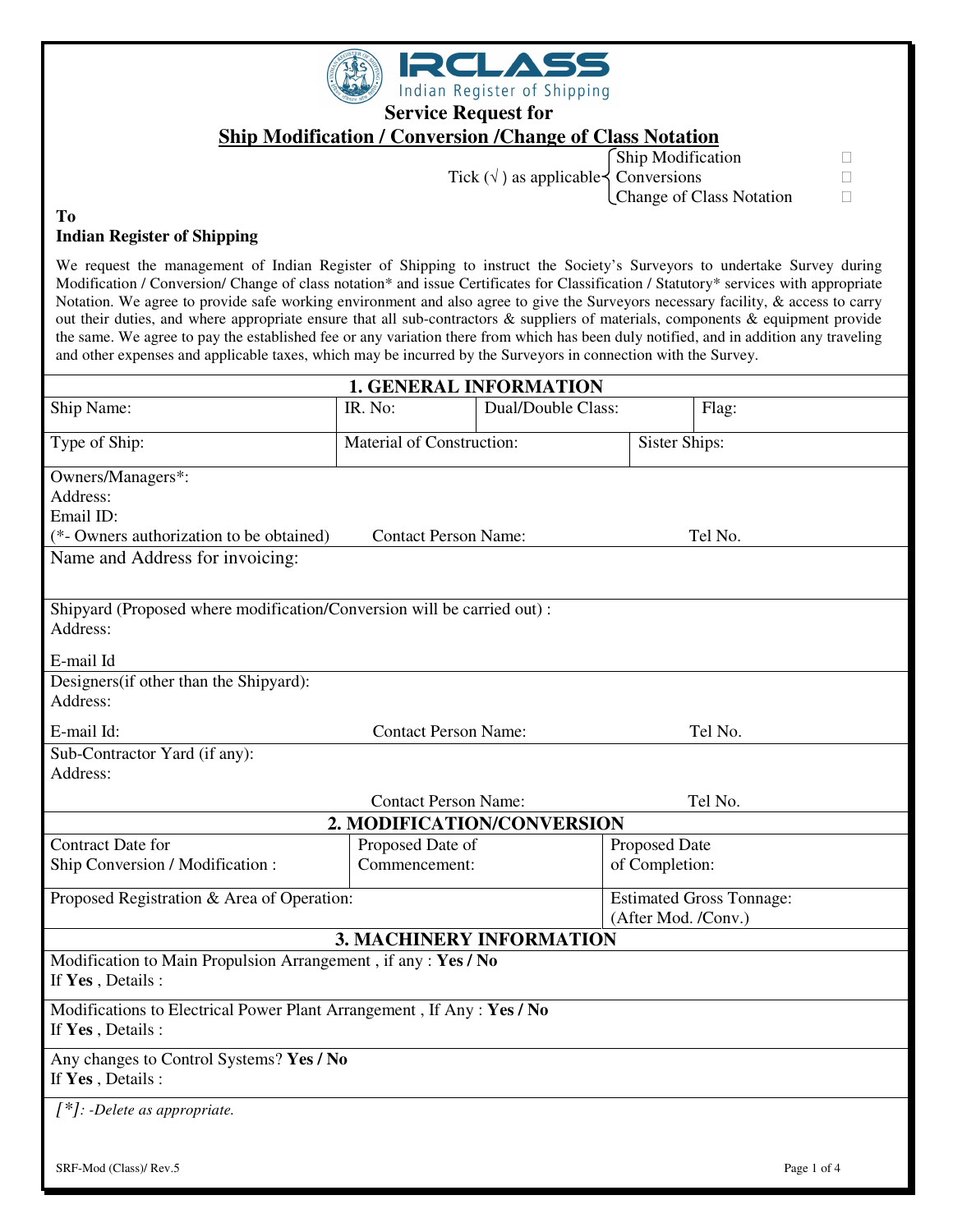

**4. DESIRED CLASS NOTATION:** 

# **5. DESCRIPTION OF PROPOSED MODIFICATION IN BRIEF :**

## **6. STATUTORY CERTIFICATION / APPROVAL (After Modification/Conversion) :**

Certificates / Statements of Compliance to be issued with approval of supporting documents on behalf of the Statutory Authority: *[Please tick (*√ *) as applicable]* 

| <b>6.1 CONVENTION CERTIFICATE/CODE COMPLIANCE</b>                                                                          |                            |                                                                                                                                |                            |     |                                                                                                        |                                      |  |  |
|----------------------------------------------------------------------------------------------------------------------------|----------------------------|--------------------------------------------------------------------------------------------------------------------------------|----------------------------|-----|--------------------------------------------------------------------------------------------------------|--------------------------------------|--|--|
| <b>LOAD LINE#</b><br>А.<br>International Load line                                                                         | $\Box$                     | <b>MARPOL</b><br>F.<br>f.1 MARPOL Annex I#<br>f.2 MARPOL Annex II #<br>f.3 MARPOL Annex IV                                     | $\Box$<br>$\Box$<br>$\Box$ | Н.  | <b>OTHERS</b><br>h.1 AFS<br>h.2 Code of safety for Special<br>Purposes Ships (SPS) #                   | $\Box$<br>$\Box$                     |  |  |
| <b>B. TONNAGE</b><br>b.1 International Tonnage<br>Certificate (1969)<br>b.2 Suez Canal Tonnage<br>b.3 Panama Canal Tonnage | $\Box$<br>$\Box$<br>$\Box$ | f.4 MARPOL Annex VI (Air<br>Pollution) [IAPP]<br>f.5 MARPOL Annex VI -<br>International Energy Efficiency<br>Certificate[IEEC] | $\Box$<br>$\Box$           |     | h.3 HSC Code #<br>h.4 International Bulk Chemicals<br>Code #<br>h.5 International Gas Carrier<br>Code# | $\Box$<br>$\Box$<br>$\Box$<br>$\Box$ |  |  |
| C. Cargo Ship Safety Construction<br>Certificate #<br>D. Cargo Ship Safety Equipment                                       | $\Box$<br>$\Box$           | <b>PASSENGER SHIP#</b><br>G.                                                                                                   |                            |     | h.6 Fishing Vessel Safety<br>(Torremolinos)<br>h.7 IMSBC Code                                          | $\Box$                               |  |  |
| Certificate<br>Ship<br>Safety<br>Radio<br>E. Cargo<br>Certificate                                                          | $\Box$                     | g.1 Passenger Ship Safety<br>g.2 Special Trade Passenger<br>Ship                                                               | $\Box$<br>$\Box$           |     | h.8 Carriage of Dangerous Goods<br>h.9 MODU Code                                                       | $\Box$<br>$\Box$                     |  |  |
| <b>6.2 NON CONVENTION CERTIFICATE</b>                                                                                      |                            |                                                                                                                                |                            |     |                                                                                                        |                                      |  |  |
| A. Cargo Ship Construction<br>Certificate                                                                                  | $\Box$                     | Sewage Pollution Prevention<br>D.                                                                                              | $\Box$                     | G.  | <b>River Sea Safety Certificate</b><br>River Sea Type 1, 2, 3, 4                                       | $\Box$                               |  |  |
| B. Cargo Ship Equipment<br>Certificate                                                                                     | $\Box$                     | Oil Pollution Prevention<br>E.                                                                                                 | $\Box$                     | H.  | Other Non-Conventional Certificate<br>(if any), Flag Specific Format                                   |                                      |  |  |
| C. Cargo Ship Radio Certificate                                                                                            | $\Box$                     | <b>Air Pollution Prevention</b><br>F.                                                                                          | $\Box$                     |     | $\Box$<br>$\Box$                                                                                       |                                      |  |  |
| <b>6.3. APPROVAL OF DOCUMENT</b>                                                                                           |                            |                                                                                                                                |                            |     |                                                                                                        |                                      |  |  |
| <b>Ballast Water Management</b><br>А.                                                                                      | $\Box$                     | D. Crew Accommodation Plan<br>/Certificate                                                                                     |                            | Е.  | Garbage Management Plan                                                                                | $\Box$                               |  |  |
| <b>Cargo Securing Manual</b><br>B.                                                                                         | $\Box$                     | d.1 ILO133 Crew Accommodation<br>d.2 ILO 92 Crew Accommodation                                                                 | $\Box$<br>$\Box$           | F., | Any Other<br>П                                                                                         |                                      |  |  |
| C. COLREG Requirements<br>(LSS Plan)                                                                                       | $\Box$                     | d.3 MS (Crew Accommodation)<br>Rules<br>d.4 ILO MLC 2006<br>d.5 National Rules of Flag[                                        | □<br>$\Box$<br>$\Box$      |     | $\Box$<br>$\Box$                                                                                       |                                      |  |  |
| <b>6.4 VOLUNTARY COMPLIANCE [IF ANY]</b>                                                                                   |                            |                                                                                                                                |                            |     |                                                                                                        |                                      |  |  |
| Α.<br><b>B.</b><br>C.<br>D.                                                                                                |                            |                                                                                                                                |                            |     |                                                                                                        |                                      |  |  |
|                                                                                                                            |                            |                                                                                                                                |                            |     |                                                                                                        |                                      |  |  |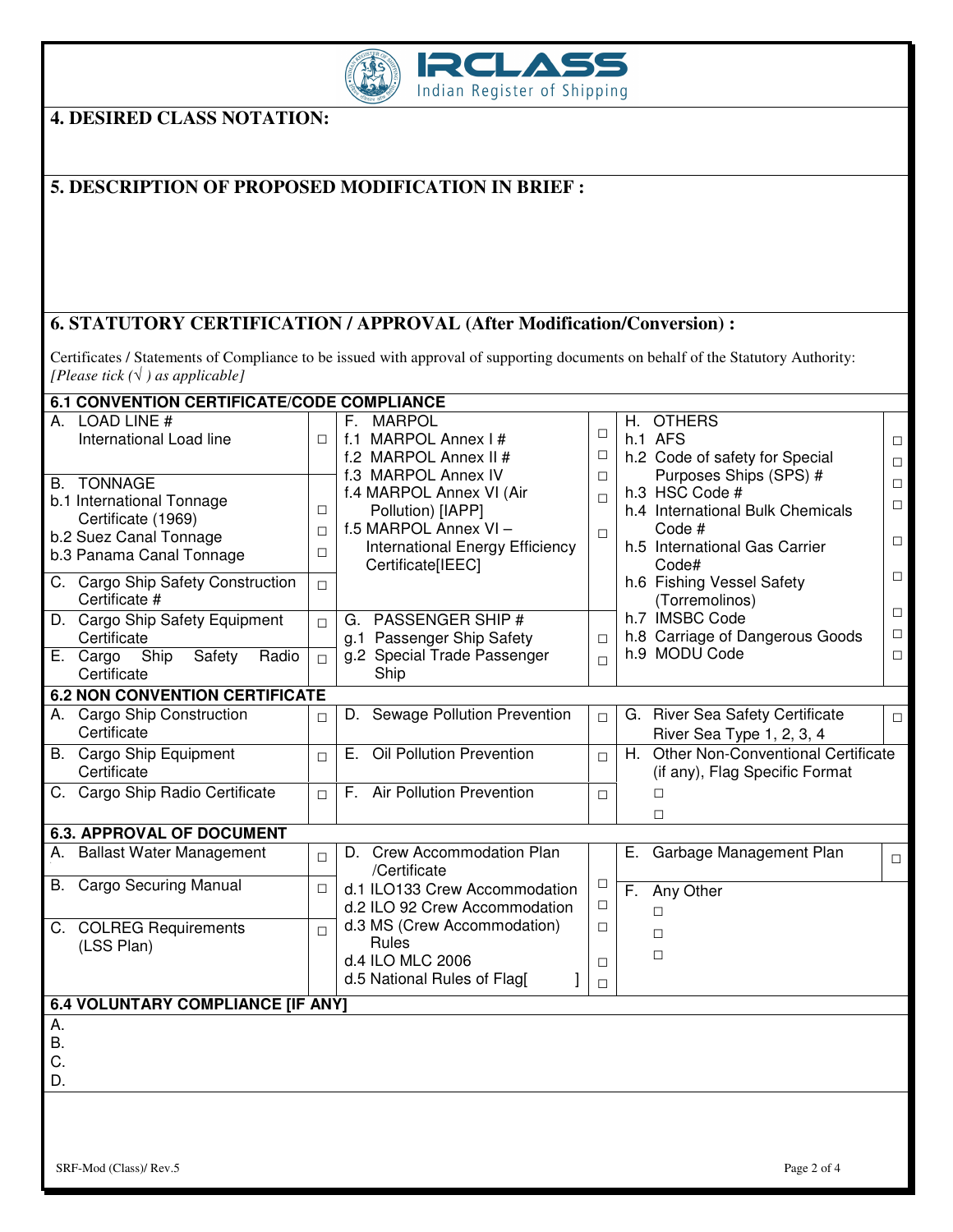

*[#] : -i) Damage stability review may be part of certification, as per applicable IMO instruments. ii) In general applicability of Damage stability is as follows:* 

- All Passenger Ship [SOLAS]
- Cargo Ship [SOLAS] (L > 80m Keel Laid after 1<sup>st</sup> July 1998 & L>100m Keel Laid after 1<sup>st</sup> February 1992)
- Load Line (L >100m for type B Reduced Freeboard & L>150 m For Type A Freeboard)
- All HSC Code
- Offshore Supply Vessels Code [Load Line Length ≥ 24m < 100 m]
- MARPOL Annexure I [>150 GT Keel Laid after December 1979]
- International Bulk Chemicals Code [Keel Laid after 1<sup>st</sup> July 1986]
- International Gas Carrier Code
- All Special Purpose Ship Code

We agree to accept the Terms & Conditions indicated herein under:

### **Signature:**

### **Name:**  Date Designation: Place: Stamp : **Stamp** :

#### **Terms and Conditions**

1. All the applicable requirements of the Rules and Regulations of Indian Register of Shipping (herein referred to as IRS) and Statutory Regulations, as applicable, will be complied with unless specific dispensations are obtained.

2. The date of "contract for modification / Conversion" of a vessel is the date on which the contract to modify/convert the vessel is signed between the owner and the shipbuilder/ repairer.

3. Construction will be carried out using necessary documents duly approved by IRS.

4. IRS approval for all procedures e.g. welding, moulding, NDE etc. requiring pre-qualification for quality assurance will be obtained.

5. No repairs will be carried out without the concurrence of the attending Surveyors.

6. Suppliers of machinery, equipment and components, required to be manufactured / fabricated under IRS inspection as per the Rules & Regulations, will be instructed to manufacture /fabricate and supply the same (prior to installation) under inspection of IRS Surveyors.

7. IRS will be the final authority for interpretation of the appropriate IRS Rules for Classification.

8. The desired notations will form the basis of our evaluation of the ship's design and construction. However, the assignment of the desired Class Notation to the ship is subject to satisfactory compliance with the appropriate rules and regulations, in both the design and construction of the ships and, therefore, can be finalized only after examination of the specific documents & satisfactory completion of surveys in compliance with the Rules.

9. Classification / Certification may be withheld or, if already granted, may be withdrawn in the event of any non-compliance with the Rules & Regulations, including in the event of non-payment of any fee due to IRS.

10. Whilst IRS and its Management use their best endeavours to ensure that the functions of IRS are properly carried out, in providing services information or advice neither IRS nor any of its servants or agents warrants the accuracy of any information or advice supplied. Except as set out herein neither IRS nor any of its servants or agents (on behalf of each of whom IRS has agreed this clause) shall be liable for any loss damage or expense whatever sustained by any person due to any act or omission or error of whatsoever nature and howsoever caused in any information or advice given in any way

whatsoever by or on behalf of IRS, even if held to amount to a breach of warranty. Nevertheless, if any person uses services of IRS, its servants or agents or any negligent inaccuracy in information or advice given by or on behalf of IRS then IRS will pay compensation to such person for his proved loss up to but not exceeding the amount of the fee charged by IRS for that particular service, information or advice.

Any notice of claim for loss, damage or expenses as referred to above shall be made in writing to IRS Head Office within six months of the date when the service, information or advice was first provided, failing which all the rights to any such claim shall be forfeited and IRS shall be relieved and discharged from all liabilities.

11. IRS renders all its services with complete confidentiality in respect of its clients' technical and commercial data in totality. Disclosure of all such information is subject to the written consent from the owner of the information, subject to applicable legal and statutory requirements and obligations.